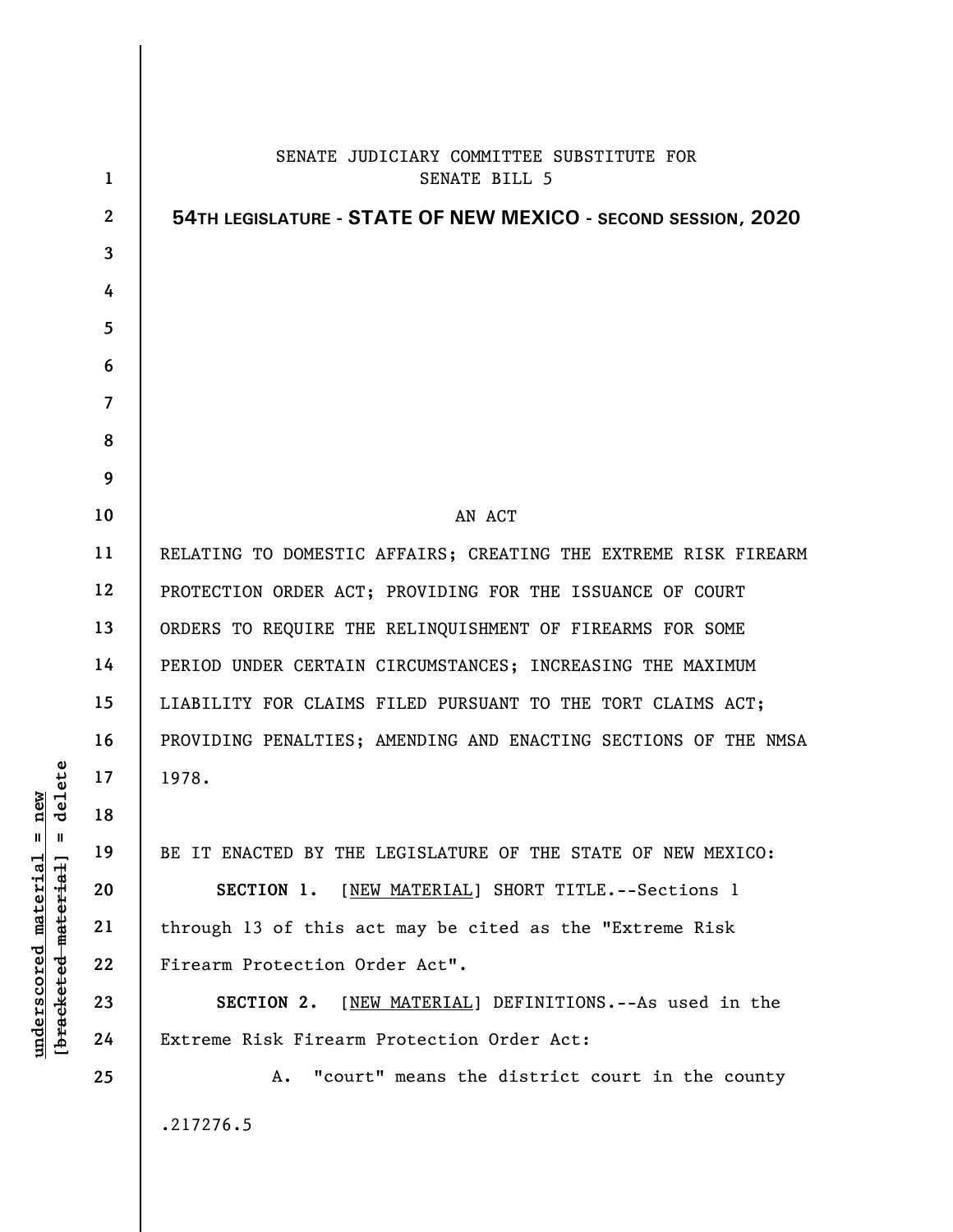**1 2 3 4 5 6**  C. "firearm" means any weapon that is designed to **7**  expel a projectile by an explosion or the frame or receiver of any such weapon; **8 9 10 11 12 13 14 15 16**   $b$ racketed material] = delete **[bracketed material] = delete 17 18**  general; **19 20**  means an extreme risk firearm protection order granted for up **21 22 23 24**  files an extreme risk firearm protection order petition; **25** 

Section 7 of the Extreme Risk Firearm Protection Order Act; G. "petitioner" means a law enforcement officer who

 $- 2 -$ 

.217276.5

D. "law enforcement agency" means the police department of any city or town, the sheriff's office of any county, the New Mexico state police and a district attorney's office in the state and the office of the attorney general;

E. "law enforcement officer" means a public official or public officer vested by law with the power to maintain order, to make arrests for crime or to detain persons suspected of committing a crime, whether that duty extends to all crimes or is limited to specific crimes and includes an attorney employed by a district attorney or the attorney

F. "one-year extreme risk firearm protection order"

to one year following a hearing pursuant to the provisions of

 $underscored material = new$ **underscored material = new**

in which the respondent resides;

B. "extreme risk firearm protection order" means either a temporary extreme risk firearm protection order or a one-year extreme risk firearm protection order granted pursuant to the Extreme Risk Firearm Protection Order Act;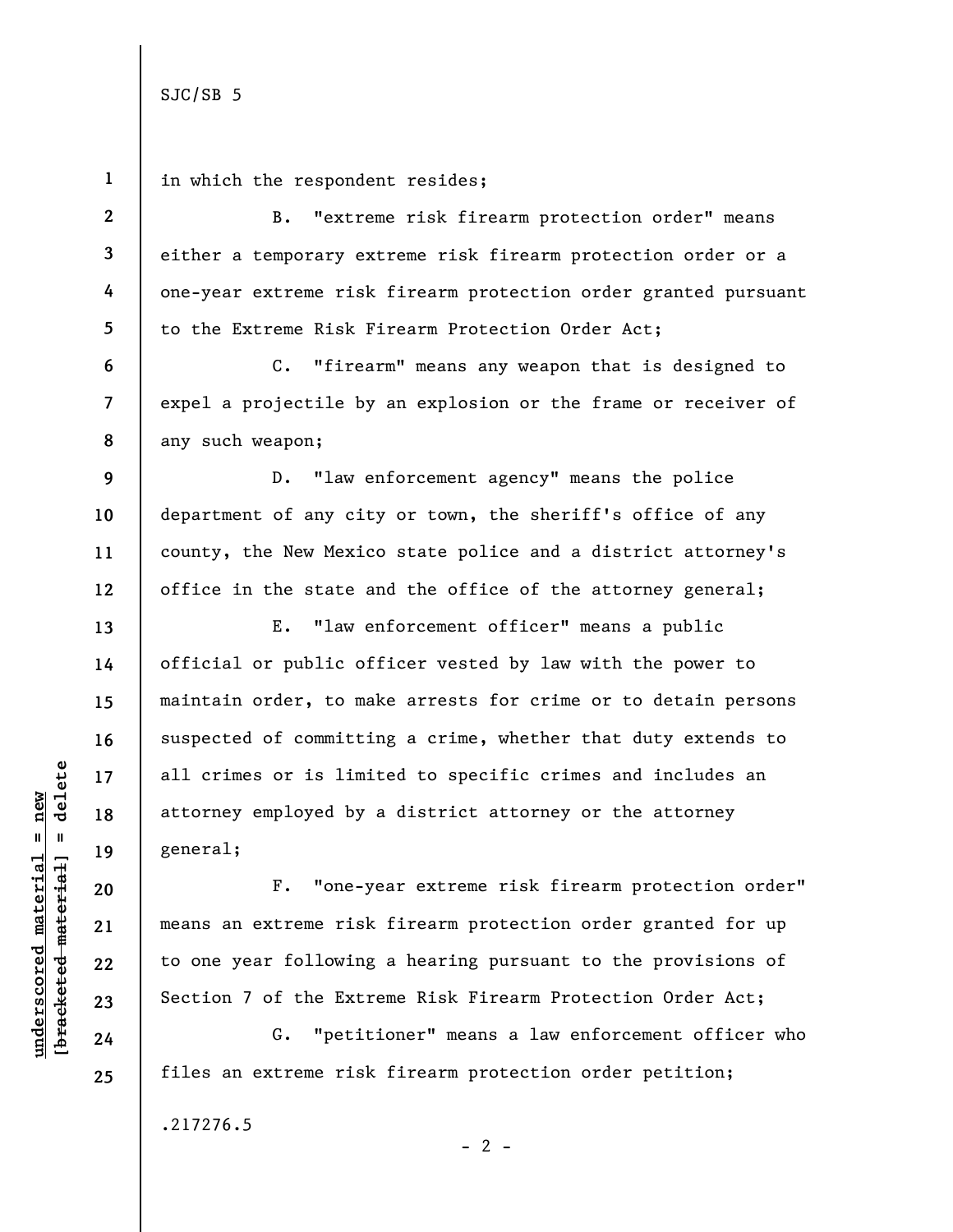H. "reporting party" means a person who requests that a law enforcement officer file a petition for an extreme risk firearm protection order and includes a spouse, former spouse, parent, present or former stepparent, present or former parent-in-law, grandparent, grandparent-in-law, co-parent of a child, child, person with whom a respondent has or had a continuing personal relationship, employer or public or private school principal;

**9 10 11**  I. "respondent" means the person identified in or subject to an extreme risk firearm protection order petition; and

J. "temporary extreme risk firearm protection order" means an extreme risk firearm protection order issued prior to a hearing pursuant to the provisions of Section 6 of the Extreme Risk Firearm Protection Order Act.

**SECTION 3.** [NEW MATERIAL] FORBEARANCE OF COSTS ASSOCIATED WITH EXTREME RISK FIREARM PROTECTION ORDERS.--A reporting party who requests that a petitioner seek an extreme risk firearm protection order shall not be required to bear the cost of:

A. the filing, issuance or service of a petition for an extreme risk firearm protection order;

B. the filing, issuance or service of a warrant;

C. the filing, issuance or service of a witness subpoena;

D. service of an extreme risk firearm protection .217276.5

**1** 

**2** 

**3** 

**4** 

**5** 

**6** 

**7** 

**8** 

**12** 

**13** 

**14** 

**15** 

**16** 

**17** 

**18** 

**19** 

**20** 

**21** 

**22** 

**23** 

**24** 

**25** 

 $-3 -$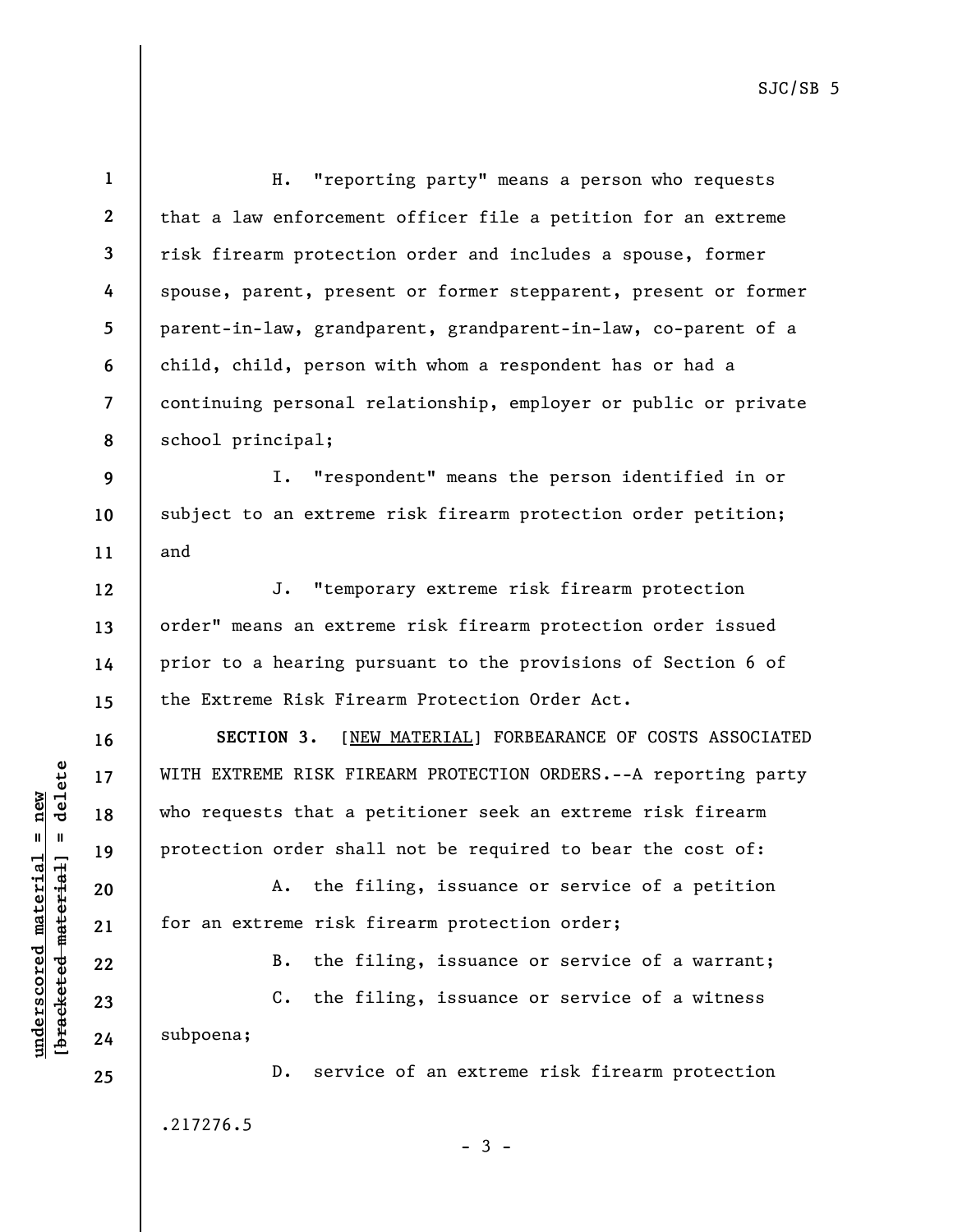**1 2 3 4 5 6 7 8 9 10 11 12 13 14 15 16 17 18 19 20 21 22 23 24 25**  order; E. obtaining law enforcement reports or photographs or copies of photographs relating to the allegations in the petition; or F. any cost associated with the confiscation, storage or destruction of a firearm. **SECTION 4.** [NEW MATERIAL] EXTREME RISK FIREARM PROTECTION ORDERS--VENUE.--Proceedings pursuant to the Extreme Risk Firearm Protection Order Act shall be filed, heard and determined in the district court for the county in which the respondent resides. **SECTION 5.** [NEW MATERIAL] PETITION FOR EXTREME RISK FIREARM PROTECTION ORDER--CONTENTS.-- A. A petition for an extreme risk firearm protection order shall be filed only by a law enforcement officer employed by a law enforcement agency, other than a law enforcement agency that employs the respondent. B. A petitioner may file a petition with the court requesting an extreme risk firearm protection order that shall enjoin the respondent from having in the respondent's possession, custody or control any firearm and shall further enjoin the respondent from purchasing, receiving or attempting to purchase, possess or receive any firearm while the order is in effect. C. If a law enforcement officer declines to file a

 $b$ racketed material] = delete **[bracketed material] = delete**  $underscored material = new$ **underscored material = new**

.217276.5

- 4 -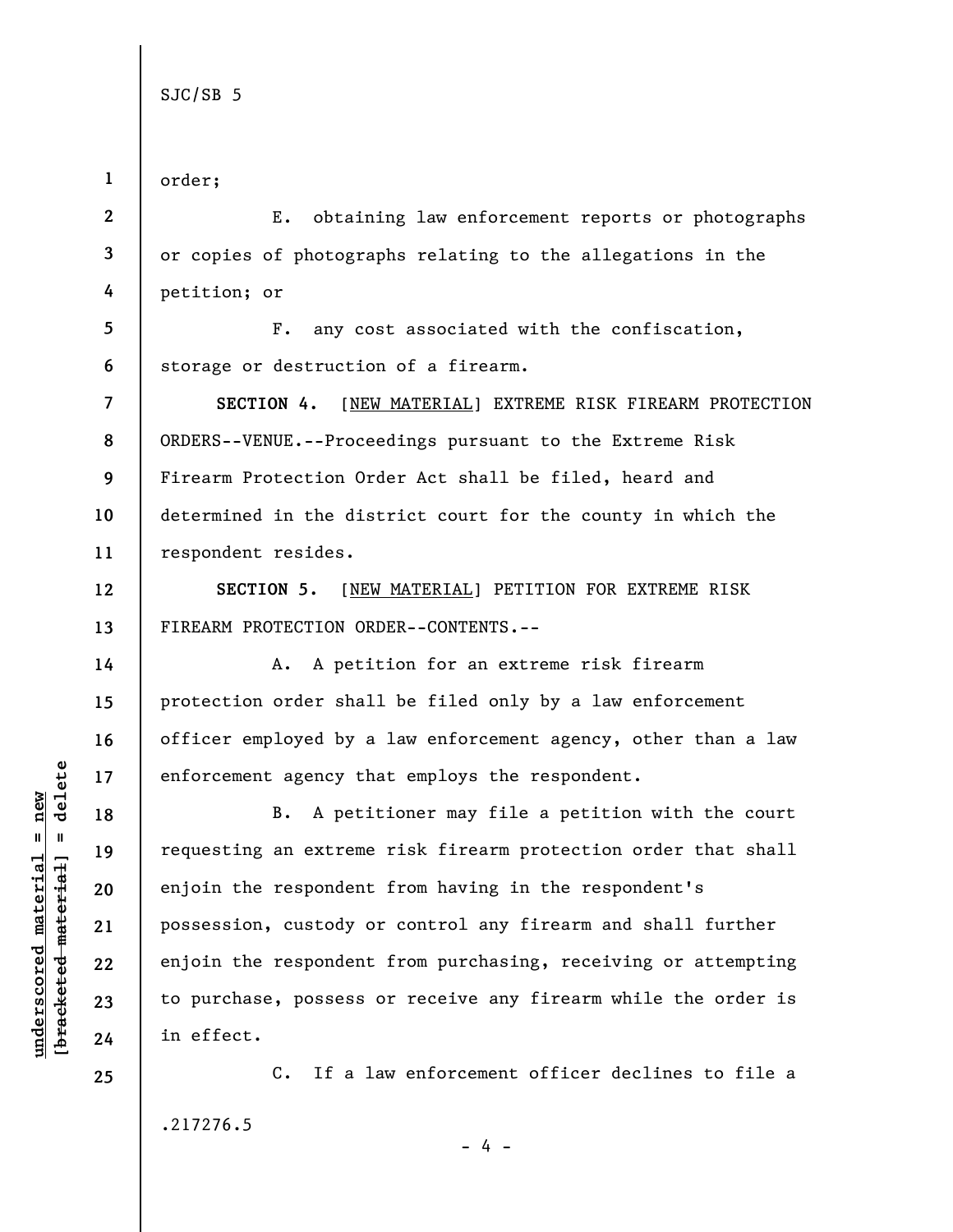requested petition for an extreme risk firearm protection order, the law enforcement officer shall file with the sheriff of the county in which the respondent resides a notice that the law enforcement officer is declining to file a petition pursuant to this section.

D. A law enforcement officer shall file a petition for an extreme risk firearm protection order upon receipt of credible information from a reporting party that gives the agency or officer probable cause to believe that a respondent poses a significant danger of causing imminent personal injury to self or others by having in the respondent's custody or control or by purchasing, possessing or receiving a firearm.

E. A petition for an extreme risk firearm protection order shall state the specific statements, actions or facts that support the belief that the respondent poses a significant danger of causing imminent personal injury to self or others by having in the respondent's custody or control or by purchasing, possessing or receiving a firearm.

F. A petition for an extreme risk firearm protection order shall be made under oath and shall be accompanied by a sworn affidavit signed by the reporting party setting forth specific facts supporting the order.

 $- 5 -$ 

G. A petition for an extreme risk firearm protection order shall include:

(1) the name and address of the reporting

.217276.5

 $b$ racketed material] = delete **[bracketed material] = delete**  $underscored material = new$ **underscored material = new**

**1** 

**2** 

**3** 

**4** 

**5** 

**6** 

**7** 

**8** 

**9** 

**10** 

**11** 

**12** 

**13** 

**14** 

**15** 

**16** 

**17** 

**18** 

**19** 

**20** 

**21** 

**22** 

**23** 

**24**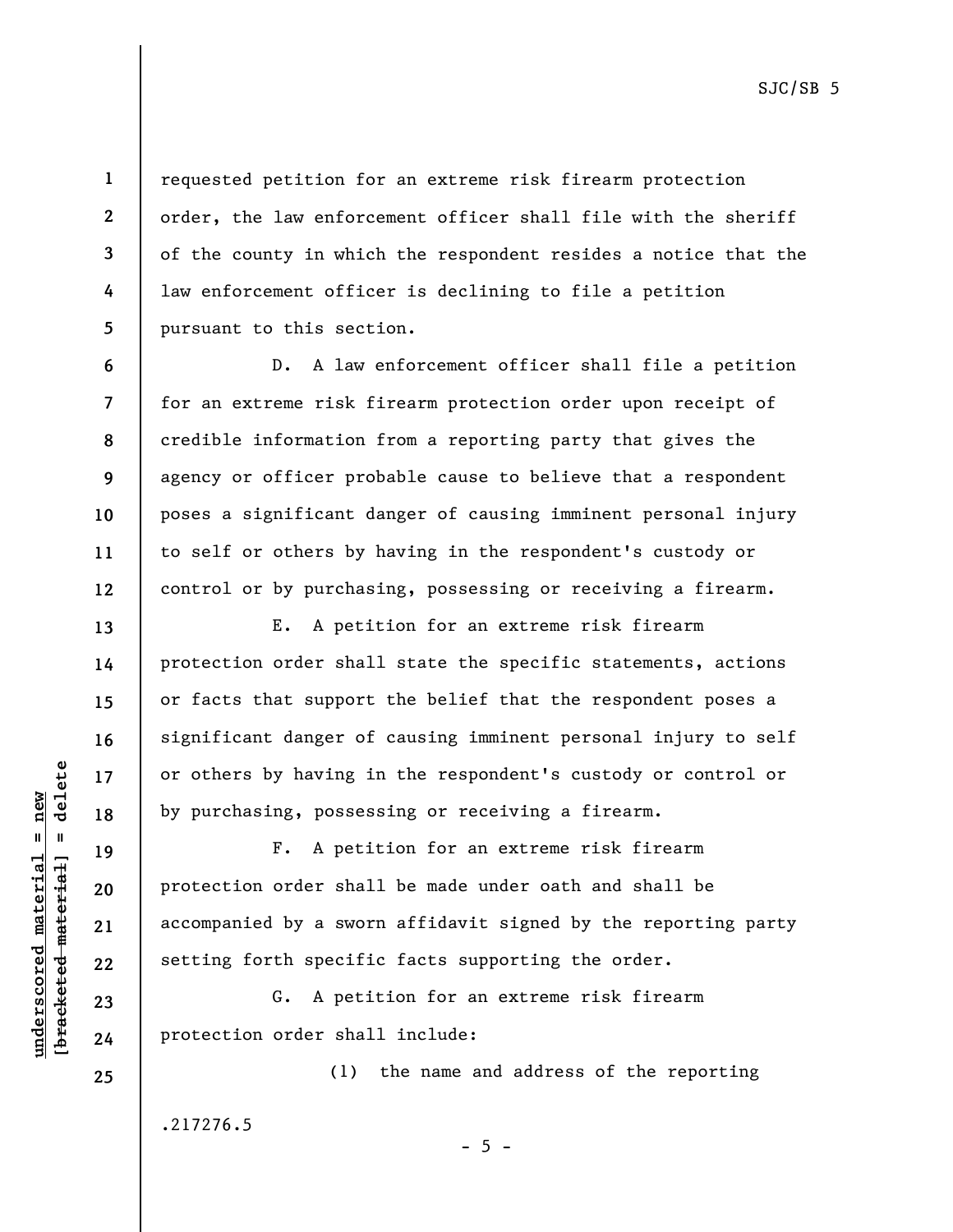| $\mathbf{1}$   | party;                                                          |
|----------------|-----------------------------------------------------------------|
| $2^{\circ}$    | (2)<br>the name and address of the respondent;                  |
| $\mathbf{3}$   | a description of the number, types and<br>(3)                   |
| 4              | locations of firearms or ammunition that the petitioner         |
| 5              | believes the respondent has custody of, controls, owns or       |
| 6              | possesses;                                                      |
| $\overline{7}$ | a description of the relationship between<br>(4)                |
| 8              | the reporting party and the respondent; and                     |
| 9              | (5) a description of any lawsuit, complaint,                    |
| 10             | petition, retraining order, injunction or other legal action    |
| 11             | between the reporting party and the respondent.                 |
| 12             | [NEW MATERIAL] PETITION FOR TEMPORARY EXTREME<br>SECTION 6.     |
| 13             | RISK FIREARM PROTECTION ORDER--TEMPORARY ORDERS--PROCEEDINGS.-- |
| 14             | Upon the filing of a petition pursuant to the<br>А.             |
| 15             | Extreme Risk Firearm Protection Order Act, the court may enter  |
| 16             | a temporary extreme risk firearm protection order if the court  |
| 17             | finds from specific facts shown by the petition that there is   |
| 18             | probable cause to believe that the respondent poses a           |
| 19             | significant danger of causing imminent personal injury to self  |
| 20             | or others by having in the respondent's custody or control or   |
| 21             | by purchasing, possessing or receiving a firearm before notice  |
| 22             | can be served and a hearing held.                               |
| 23             | If the court finds probable cause pursuant to<br>B.             |
| 24             | Subsection A of this section, the court shall issue a temporary |

 $[**bracketed**-**meterial**] = **delete**$ **[bracketed material] = delete**  $underscored material = new$ **underscored material = new**

**25** 

.217276.5

- 6 -

extreme risk firearm protection order enjoining the respondent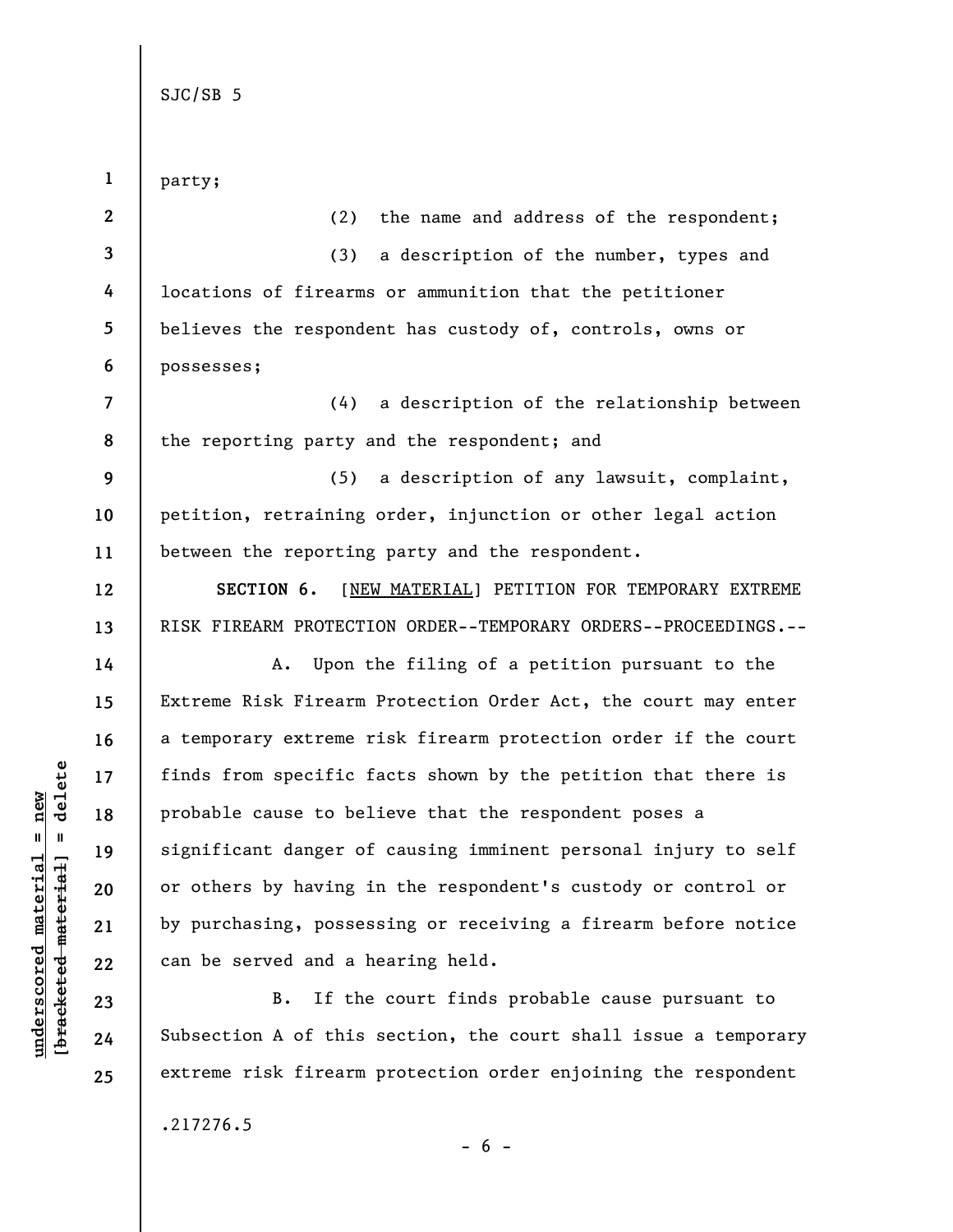from having in the respondent's possession, custody or control a firearm and shall further enjoin the respondent from purchasing, receiving or attempting to purchase or receive a firearm while the order is in effect.

**5 6 7 8 9**  C. The court shall conduct a hearing within ten days of the issuance of a temporary extreme risk firearm protection order to determine if a one-year extreme risk firearm protection order should be issued pursuant to this section.

**10 11**  D. A temporary extreme risk firearm protection order shall include:

**12 13**  (1) a statement of the grounds supporting the issuance of the order;

(2) the date and time the order was issued; (3) a statement that the order shall continue until the earlier of ten days or such time as a court considers the petition at a hearing, unless an extension is granted at the request of the respondent pursuant to Subsection E of this section;

(4) the address of the court that issued the order and in which any responsive pleading should be filed; and

(5) the date and time of the scheduled hearing, to be held within ten days of the issuance of the order.

E. The court may continue the hearing at the .217276.5

- 7 -

**1** 

**2** 

**3** 

**4** 

**14** 

**15** 

**16** 

**17** 

**18** 

**19** 

**20** 

**21** 

**22** 

**23** 

**24**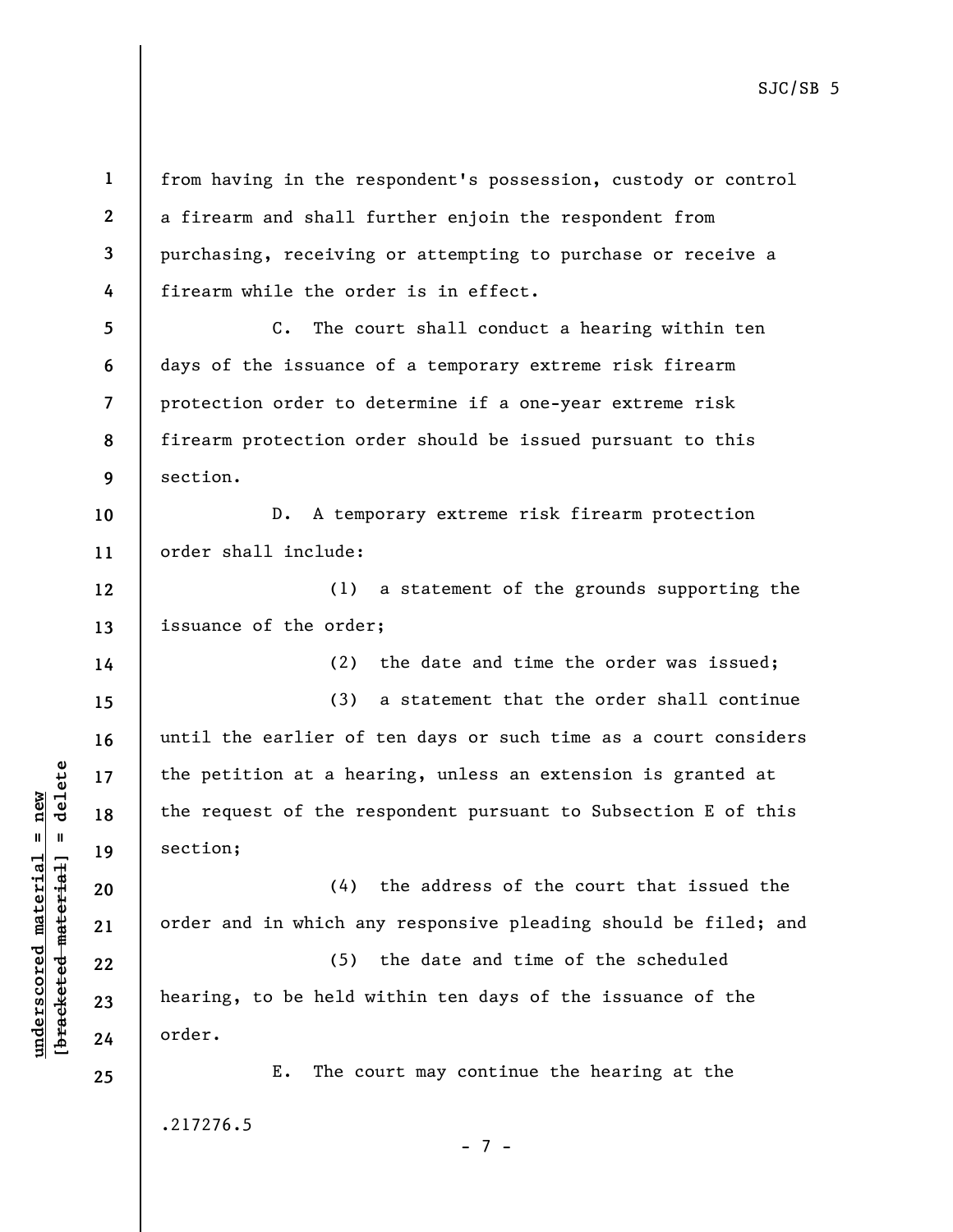**1 2**  request of the respondent, but the hearing shall be set within thirty days of the respondent's request for continuance.

**3 4 5 6 7**  F. A temporary extreme risk firearm protection order shall be served by the petitioner along with supporting documents that formed the basis of the order, the notice of hearing and the petition for a one-year extreme risk firearm protection order.

**8 9 10**  G. If the court declines to issue a temporary extreme risk firearm protection order, the court shall enter an order that includes the reasons for the denial.

**SECTION 7.** [NEW MATERIAL] HEARINGS ON PETITION--GROUNDS FOR ISSUANCE--CONTENTS OF ORDER.--In determining whether grounds for any extreme risk firearm protection order exist, the court shall consider, at a minimum, the following:

A. any recent act or threat of violence by the respondent against self or others, regardless of whether the act or threat involved a firearm;

B. a pattern of acts or threats of violence by the respondent within the past twelve months, including acts or threats of violence against self or others;

C. the respondent's mental health history;

D. the respondent's abuse of controlled substances or alcohol;

E. the respondent's previous violations of any court order;

.217276.5

- 8 -

 $b$ racketed material] = delete **[bracketed material] = delete**  $underscored material = new$ **underscored material = new**

**11** 

**12** 

**13** 

**14** 

**15** 

**16** 

**17** 

**18** 

**19** 

**20** 

**21** 

**22** 

**23** 

**24**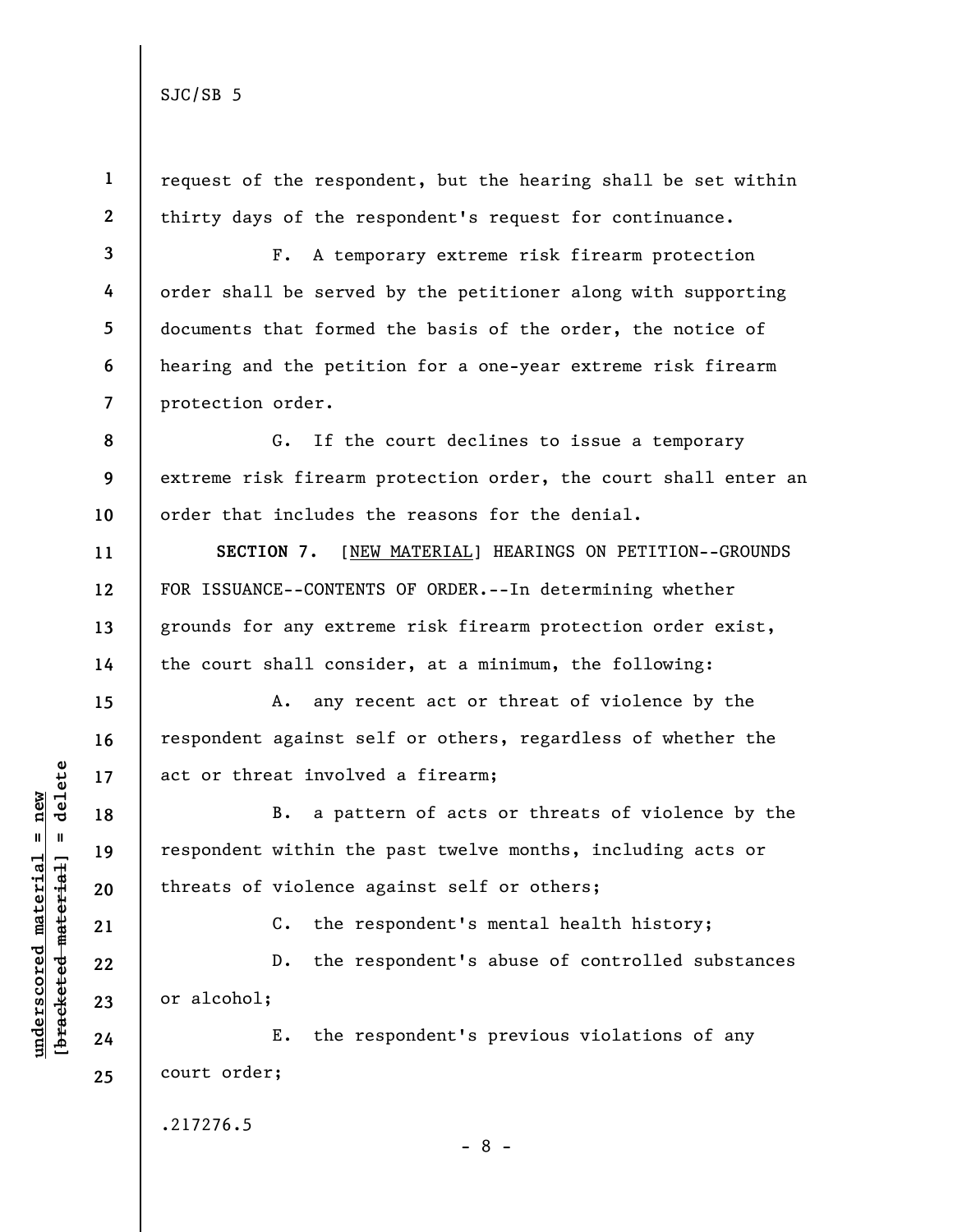**1 2**  F. previous extreme risk firearm protection orders issued against the respondent;

**3 4 5 6**  G. the respondent's criminal history, including arrests and convictions for violent felony offenses, violent misdemeanor offenses, crimes involving domestic violence or stalking;

**7 8 9 10**  H. the respondent's history of the use, attempted use or threatened use of physical violence against another person; of stalking another person; or of cruelty to animals; and

**11 12**  I. any recent acquisition or attempts at acquisition of a firearm by the respondent.

**SECTION 8.** [NEW MATERIAL] ONE-YEAR EXTREME RISK FIREARM PROTECTION ORDER--GROUNDS FOR ISSUANCE--CONTENTS OF ORDER-- TERMINATION--EXPIRATION--RENEWAL OF ORDERS.--

A. If, after hearing the matter, the court finds that there is probable cause to believe that the respondent poses a significant danger of causing imminent personal injury to self or others by having in the respondent's custody or control or by purchasing, possessing or receiving a firearm, the court shall issue a one-year extreme risk firearm protection order.

B. A one-year extreme risk firearm protection order shall include:

(1) a statement of the grounds supporting the .217276.5 - 9 -

 $b$ racketed material] = delete **[bracketed material] = delete**  $underscored material = new$ **underscored material = new**

**25** 

**13** 

**14** 

**15** 

**16** 

**17** 

**18** 

**19** 

**20** 

**21** 

**22** 

**23**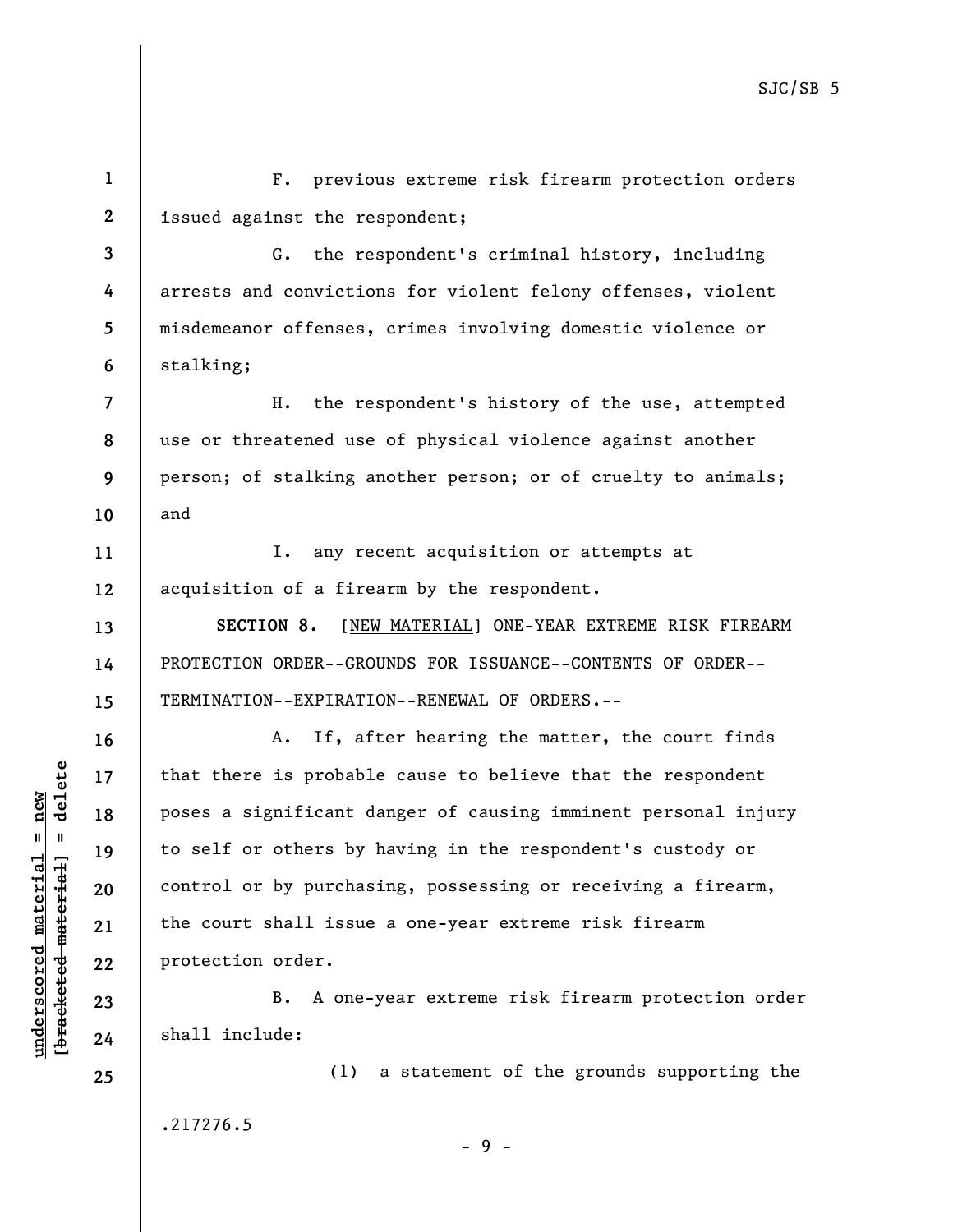**1 2 3 4 5 6 7 8 9 10 11 12 13 14 15 16 17 18 19 20 21 22 23 24 25**  SJC/SB 5 issuance of the order; (2) the date and time the order was issued; (3) the date and time the order expires; (4) information pertaining to any recommendation by the court for mental health or substance abuse evaluations, if applicable; (5) the address of the court that issued the order; and (6) notice that the respondent is entitled to request termination of the order prior to the expiration of the order. C. If the court declines to issue a one-year extreme risk firearm protection order, the court shall state in writing the reasons for the court's denial and shall order the return of any firearms to the respondent. D. A respondent may request that the court terminate a one-year extreme risk firearm protection order at any time prior to the expiration of the order. E. At any time not less than one month prior to the expiration of a one-year extreme risk firearm protection order, a petitioner may petition the court to extend the order. Each extension of the order shall not exceed one year. A petition filed pursuant to this subsection shall comply with the provisions of Subsections E and F of Section 5 of the Extreme Risk Firearm Protection Order Act and shall be served on the .217276.5  $- 10 -$ 

**underscored material = new [bracketed material] = delete**

 $b$ racketed material] = delete  $underscored material = new$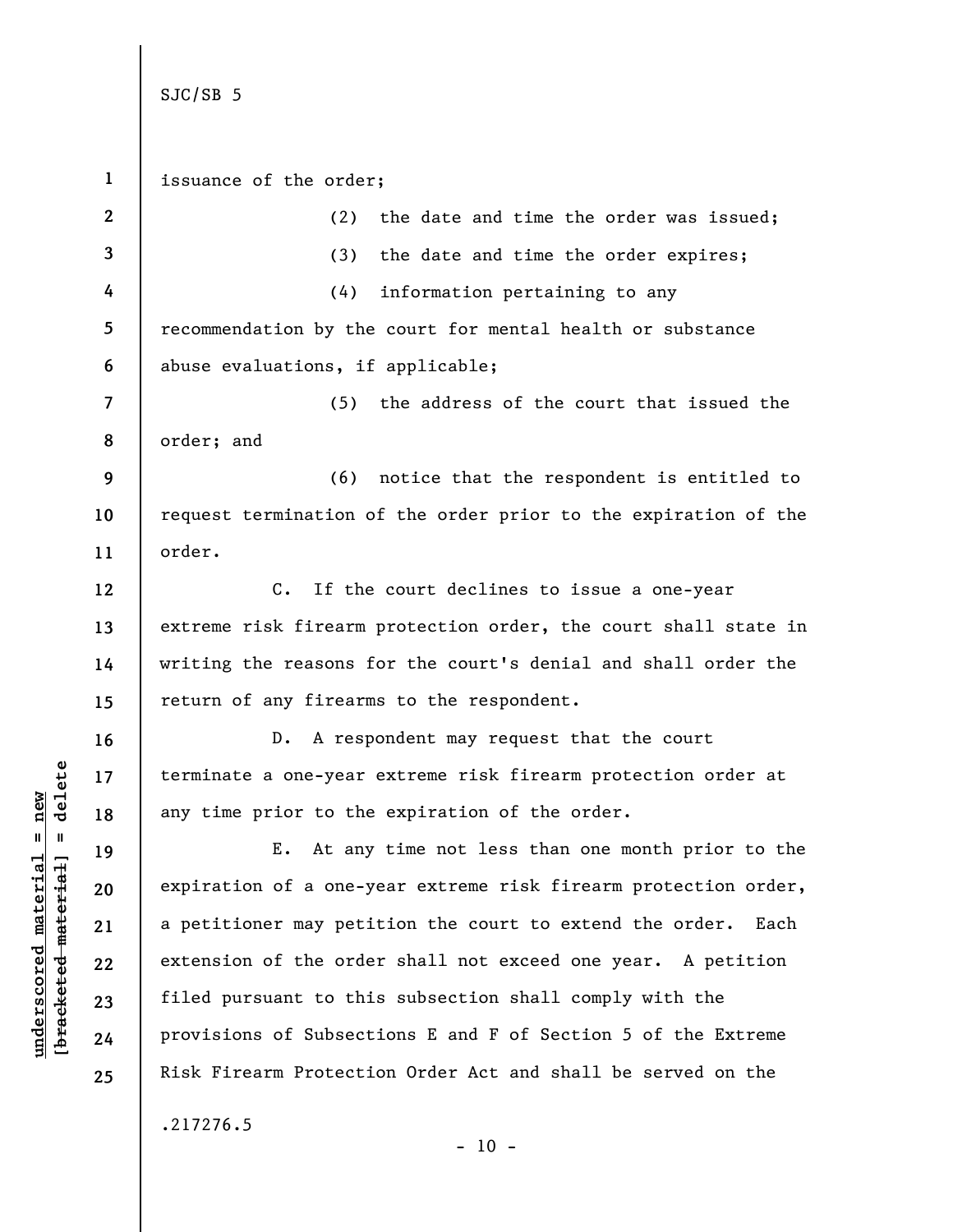**1** 

**2** 

**3** 

**4** 

**5** 

**6** 

**7** 

**8** 

**9** 

respondent as provided in Section 9 of that act.

**SECTION 9.** [NEW MATERIAL] SERVICE OF EXTREME RISK FIREARM PROTECTION ORDERS.--A one-year extreme risk firearm protection order issued pursuant to the Extreme Risk Firearm Protection Order Act shall be personally served upon the respondent by the sheriff's office in the county in which the respondent resides; provided that if the respondent resides in a city or town that has a police department, the police department shall serve the order.

**10** 

**11** 

**12** 

**13** 

**14** 

**15** 

**16** 

**17** 

**18** 

**19** 

**20** 

**21** 

**22** 

**23** 

**24** 

**25** 

**SECTION 10.** [NEW MATERIAL] RELINQUISHMENT OF FIREARMS.--

A. A respondent who receives a temporary extreme risk firearm protection order shall relinquish all firearms in the respondent's possession, custody or control or subject to the respondent's possession, custody or control in a safe manner to a law enforcement officer, a law enforcement agency or a federal firearms licensee within forty-eight hours of service of the order.

B. A law enforcement officer, law enforcement agency or federal firearms license that takes temporary possession of a firearm pursuant to this section shall:

(1) prepare a receipt identifying all firearms that have been relinquished or taken;

(2) provide a copy of the receipt to the respondent;

(3) provide a copy of the receipt to the .217276.5

- 11 -

 $\frac{1}{2}$  of  $\frac{1}{2}$  and  $\frac{1}{2}$  and  $\frac{1}{2}$  and  $\frac{1}{2}$  and  $\frac{1}{2}$  and  $\frac{1}{2}$  and  $\frac{1}{2}$  and  $\frac{1}{2}$  and  $\frac{1}{2}$  and  $\frac{1}{2}$  and  $\frac{1}{2}$  and  $\frac{1}{2}$  and  $\frac{1}{2}$  and  $\frac{1}{2}$  and  $\frac{1}{2}$  an **[bracketed material] = delete**  $underscored material = new$ **underscored material = new**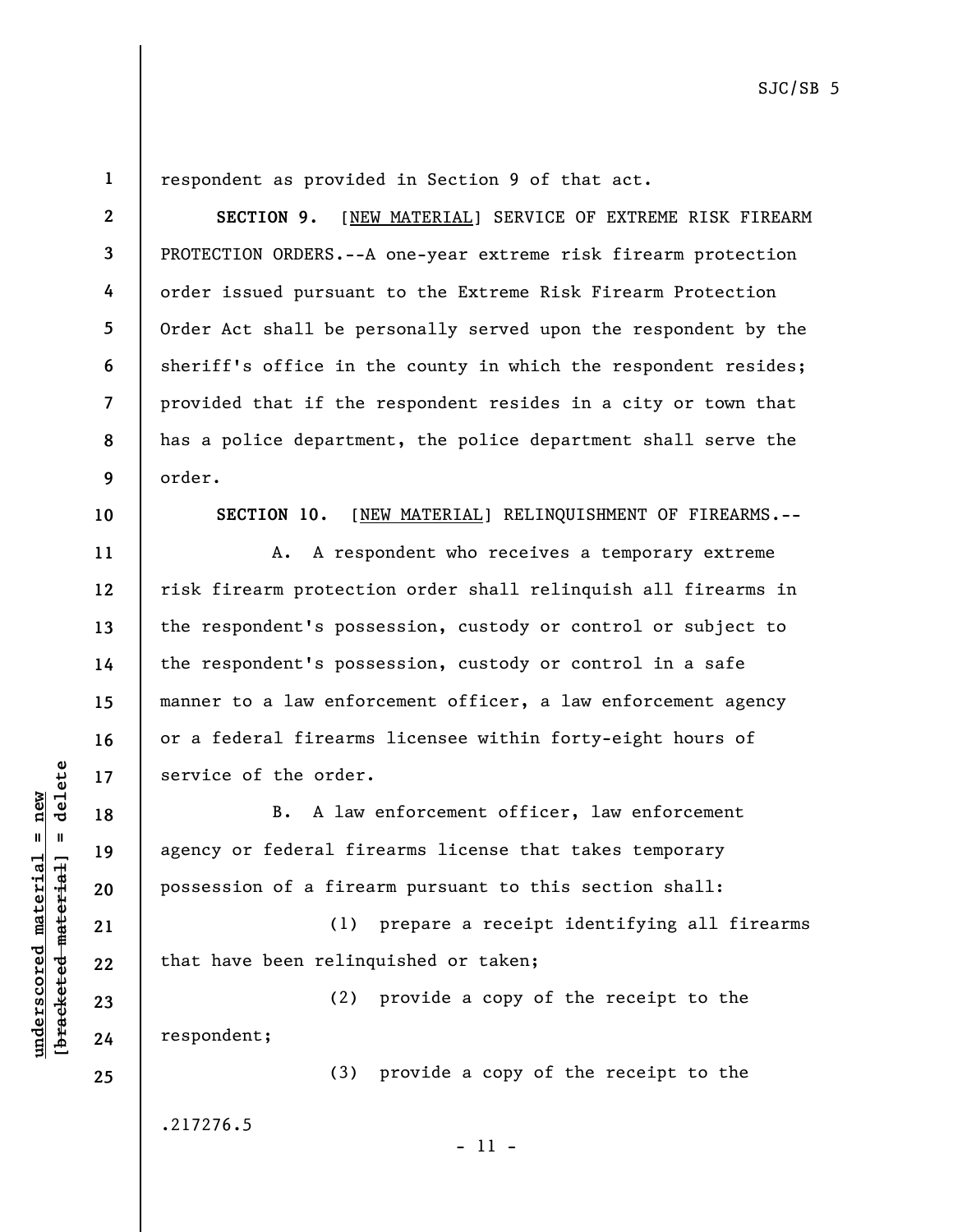**1 2**  petitioner within seventy-two hours of taking possession of the firearms;

**3 4 5 6**  (4) file the original receipt with the court that issued the temporary extreme risk firearm protection order within seventy-two hours of taking possession of the firearms; and

**7 8**  (5) ensure that the law enforcement agency retains a copy of the receipt.

**9 10 11 12 13 14 15 SECTION 11.** [NEW MATERIAL] PENALTIES.--A person who fails to relinquish, or who possesses or has custody or control over, any firearm or who purchases, receives or attempts to purchase, possess or receive any firearm, in violation of a temporary extreme risk firearm protection order or a one-year extreme risk firearm protection order is guilty of a misdemeanor punishable pursuant to Section 31-19-1 NMSA 1978.

**SECTION 12.** [NEW MATERIAL] EXTREME RISK FIREARM PROTECTION ORDER--REPORTING OF ORDERS--AVAILABILITY OF DATA.--

A. The clerk of the court shall provide a copy of a one-year extreme risk firearm protection order or temporary extreme risk firearm protection order issued pursuant to the Extreme Risk Firearm Protection Order Act to any law enforcement agency designated to provide information to the national instant criminal background check system.

B. The clerk of the court shall forward a copy of any order issued, renewed or terminated pursuant to the Extreme

.217276.5

 $b$ racketed material] = delete **[bracketed material] = delete**  $underscored material = new$ **underscored material = new**

**16** 

**17** 

**18** 

**19** 

**20** 

**21** 

**22** 

**23** 

**24**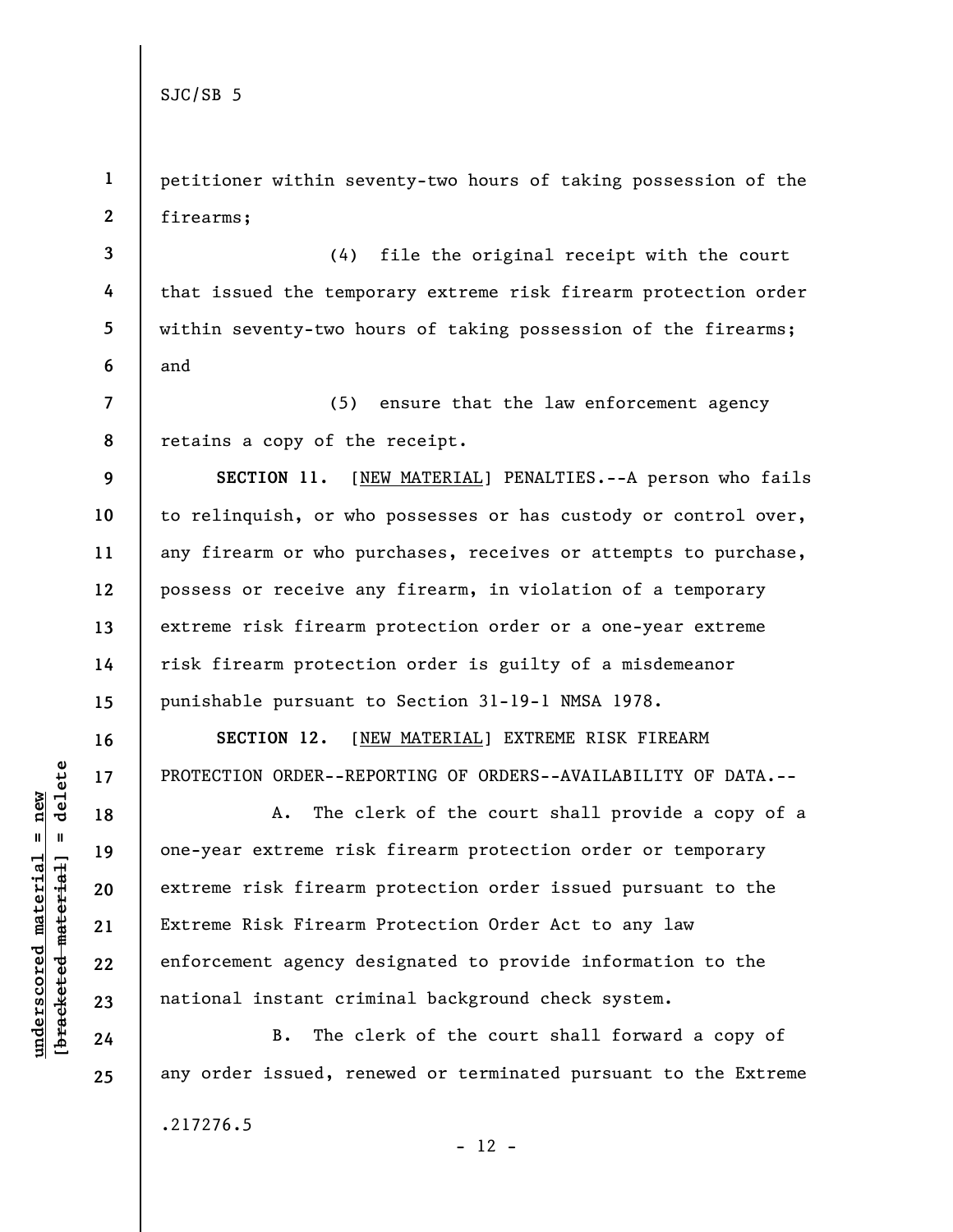Risk Firearm Protection Order Act to the petitioner and to the law enforcement agency specified in Subsection A of this section.

C. Upon receipt of a copy of a one-year extreme risk firearm protection order or temporary extreme risk firearm protection order, the law enforcement agency specified in Subsection A of this section shall enter the order into:

**8 9**  (1) the national instant criminal background check system;

(2) all federal or state computer-based systems and databases used by law enforcement or others to identify prohibited purchasers of firearms; and

(3) all computer-based criminal intelligence information systems and databases available in this state used by law enforcement agencies.

D. An extreme risk firearm protection order shall remain in each state system for the period stated in the order. Entry into the computer-based criminal intelligence information system constitutes notice to all law enforcement agencies of the existence of the order. The extreme risk firearm protection order shall be fully enforceable in any county, city or town in the state.

E. Upon the expiration of or upon receiving notice of the termination of an extreme risk firearm protection order issued pursuant to the Extreme Risk Firearm Protection Order

 $- 13 -$ 

.217276.5

 $b$ racketed material] = delete **[bracketed material] = delete**  $underscored material = new$ **underscored material = new**

**1** 

**2** 

**3** 

**4** 

**5** 

**6** 

**7** 

**10** 

**11** 

**12** 

**13** 

**14** 

**15** 

**16** 

**17** 

**18** 

**19** 

**20** 

**21** 

**22** 

**23** 

**24**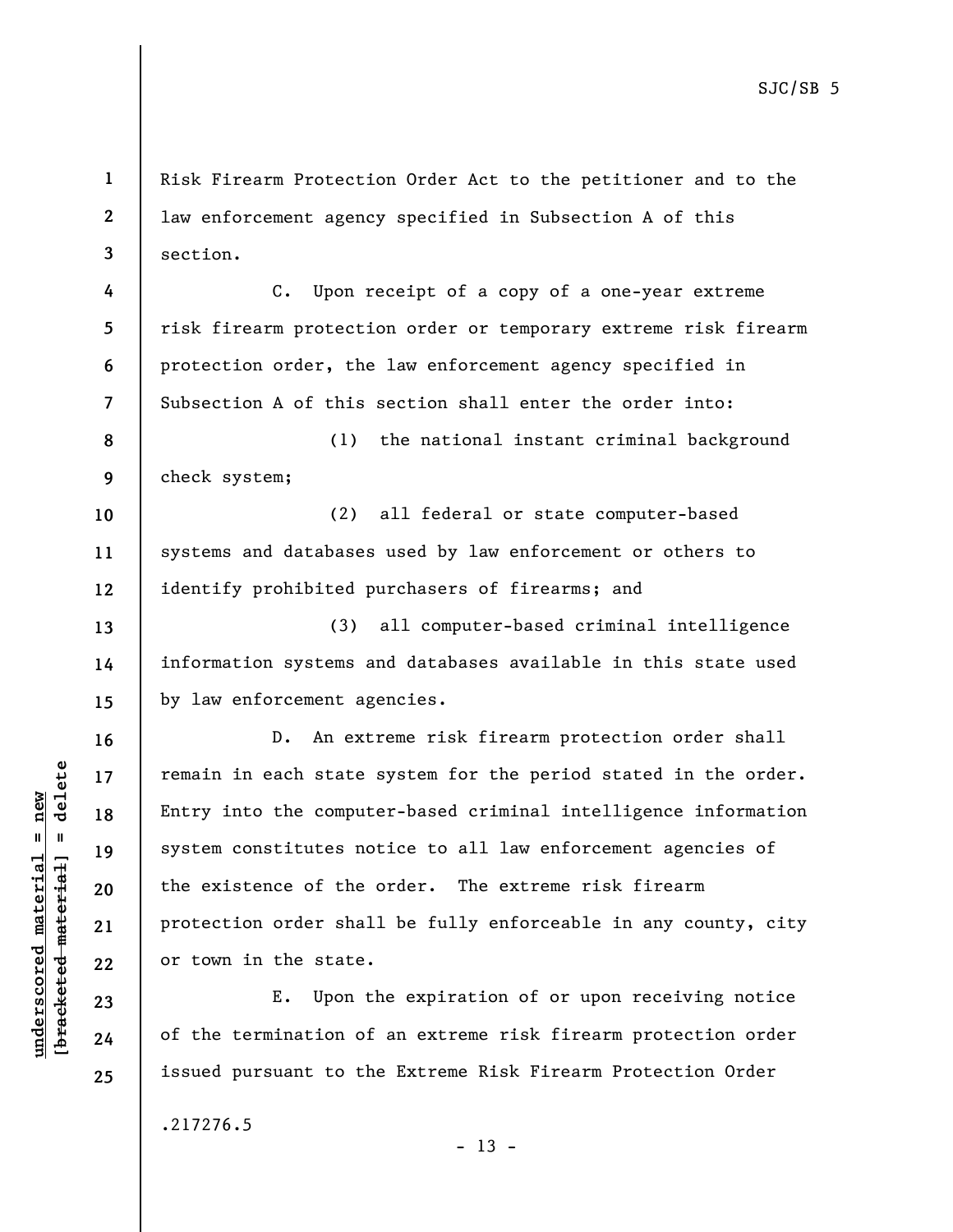**1** 

**2** 

**3** 

**4** 

**5** 

**6** 

**7** 

Act, the law enforcement agency specified in Subsection A of this section shall promptly remove the order from any state computer-based system into which it was entered pursuant to Subsection C of this section and shall notify the national instant criminal background check system and all federal computer-based systems and databases used by law enforcement or others to identify prohibited purchasers of firearms.

**8 9 10 11 12 13 14 15 16 17 18 19 20 21**  F. Following the expiration or termination of an order issued pursuant to the Extreme Risk Firearm Protection Order Act and upon written request, the law enforcement agency specified in Subsection A of this section shall provide a sworn affidavit to the respondent affirming that the information contained within the order has been removed from all state databases and systems identified in Subsection C of this section and any other state databases into which information about the order was entered and that the law enforcement agency has notified the national instant criminal background check system and all federal computer-based systems and databases used by law enforcement or others to identify prohibited purchasers of firearms. The affidavit shall be provided to the respondent within five days of the receipt of the request.

G. If any extreme risk firearm protection order is terminated before its expiration date, the clerk of the court shall forward a copy of the termination order to the office of the attorney general and the petitioner.

.217276.5

delete **[bracketed material] = delete**  $underscored material = new$ **underscored material = new**  $\mathbf{I}$ bracketed material

**22** 

**23** 

**24** 

**25** 

 $- 14 -$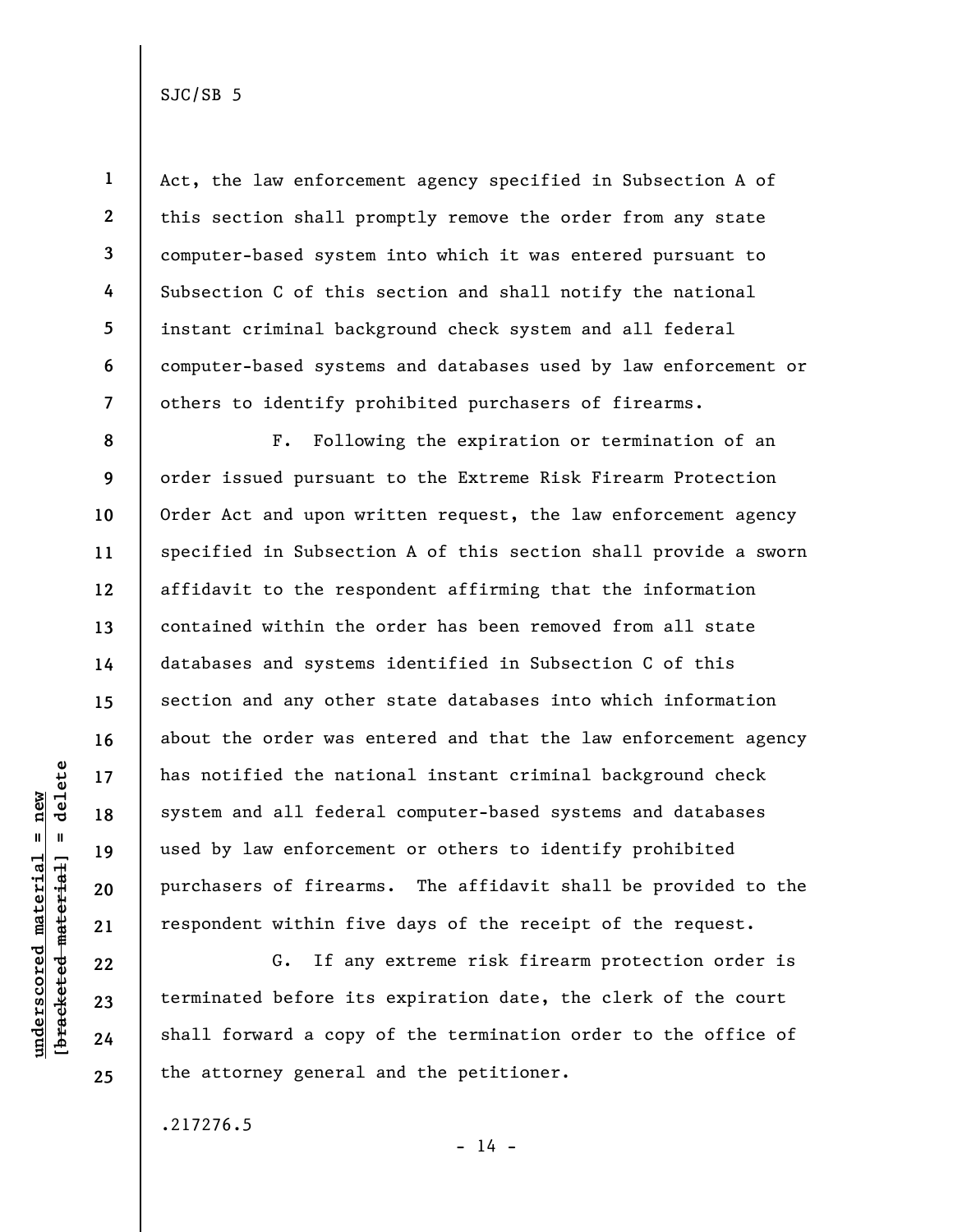H. Aggregate statistical data indicating the number of extreme risk firearm protection orders issued, renewed, denied or terminated shall be maintained by the issuing court and the administrative office of the courts and shall be available to the public upon request.

**SECTION 13.** [NEW MATERIAL] EXTREME RISK FIREARM PROTECTION ORDERS--FIREARMS RETURN--DISPOSITION.--

A. Any firearm relinquished in accordance with the Extreme Risk Firearm Protection Order Act shall be returned to the respondent within ten days following the expiration or termination of an extreme risk firearm protection order.

B. A respondent shall not be required to acquire any court order granting the return of relinquished firearms.

C. The law enforcement agency in possession of the firearms shall conduct a national criminal records check and shall return the firearms if the agency determines that the respondent is not prohibited from possessing firearms pursuant to state or federal law.

D. Upon written request of the respondent, the law enforcement agency storing a firearm shall transfer possession of the respondent's firearm to a federally licensed firearms dealer or lawful private party purchaser designated by the respondent; provided that the transfer is the result of a sale, that the transferee is the actual owner of the firearm thereafter and, except in the case of a federally licensed

 $- 15 -$ 

.217276.5

 $\frac{1}{2}$  of  $\frac{1}{2}$  and  $\frac{1}{2}$  and  $\frac{1}{2}$  and  $\frac{1}{2}$  and  $\frac{1}{2}$  and  $\frac{1}{2}$  and  $\frac{1}{2}$  and  $\frac{1}{2}$  and  $\frac{1}{2}$  and  $\frac{1}{2}$  and  $\frac{1}{2}$  and  $\frac{1}{2}$  and  $\frac{1}{2}$  and  $\frac{1}{2}$  and  $\frac{1}{2}$  an **[bracketed material] = delete**  $underscored material = new$ **underscored material = new**

**1** 

**2** 

**3** 

**4** 

**5** 

**6** 

**7** 

**8** 

**9** 

**10** 

**11** 

**12** 

**13** 

**14** 

**15** 

**16** 

**17** 

**18** 

**19** 

**20** 

**21** 

**22** 

**23** 

**24**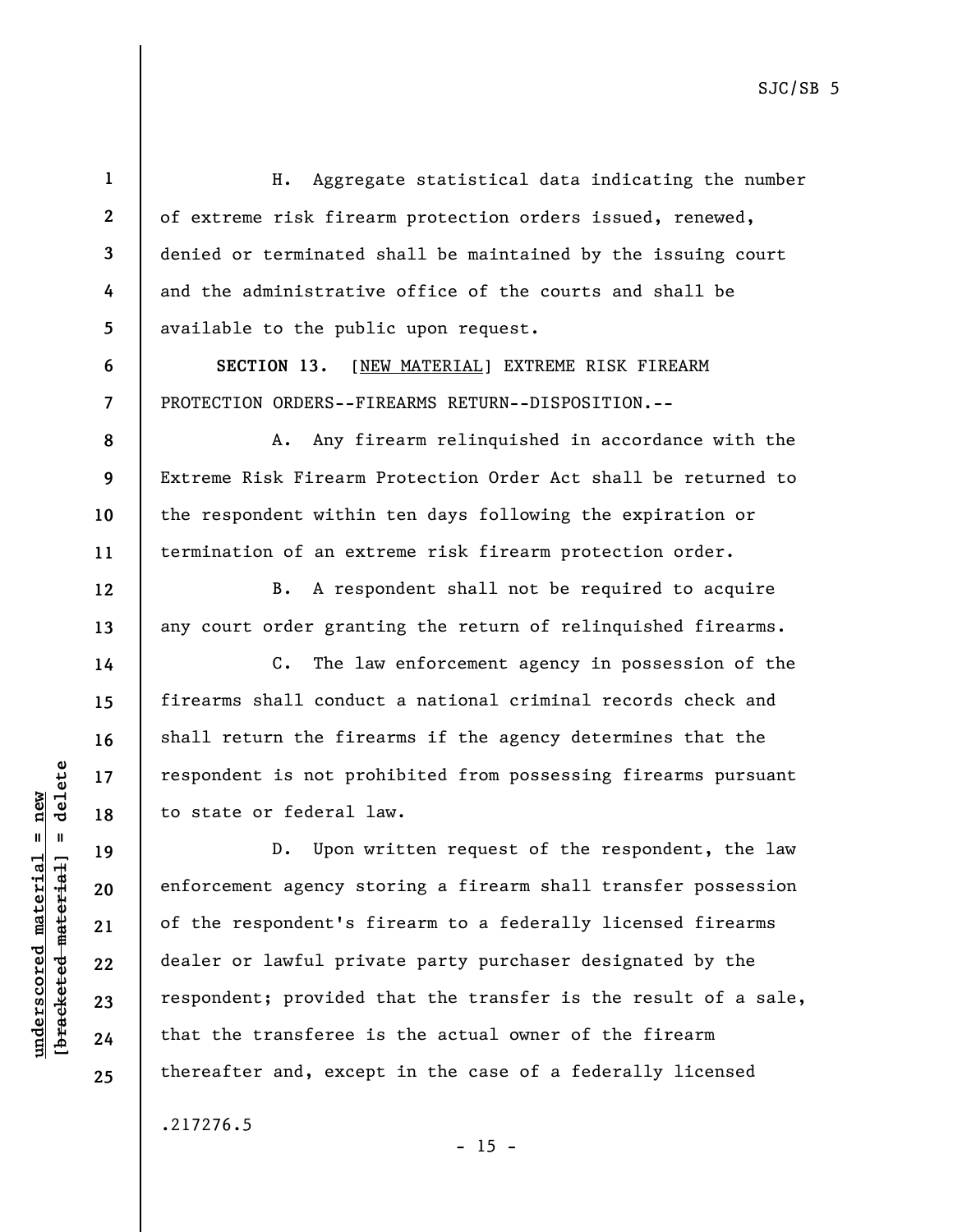**1** 

**2** 

**3** 

**4** 

**5** 

**6** 

**14** 

**15** 

**16** 

**17** 

**18** 

**19** 

**20** 

**21** 

**22** 

**23** 

**24** 

**25** 

firearms dealer, the law enforcement agency has conducted a national criminal records check and determined that the transferee is not prohibited from possessing a firearm pursuant to state or federal law.

E. No fee shall be charged for background checks required pursuant to Subsections C and D of this section.

**7 8 9 10 11 12 13**  F. The law enforcement agency transferring possession of a firearm to a transferee shall notify the transferee that it is unlawful to transfer or return the firearm to the respondent while the extreme risk firearm protection order is in effect. A transferee who violates this subsection is guilty of a misdemeanor and may be punished pursuant to Section 31-19-1 NMSA 1978.

**SECTION 14.** Section 41-4-12 NMSA 1978 (being Laws 1976, Chapter 58, Section 12, as amended) is amended to read:

"41-4-12. LIABILITY--LAW ENFORCEMENT OFFICERS.--The immunity granted pursuant to Subsection A of Section [5-14-4] NMSA 1953] 41-4-4 NMSA 1978 does not apply to liability for personal injury, bodily injury, wrongful death or property damage resulting from assault, battery, false imprisonment, false arrest, malicious prosecution, abuse of process, libel, slander, defamation of character, violation of property rights, failure to comply with duties established pursuant to statute or law or deprivation of any rights, privileges or immunities secured by the constitution and laws of the United States or

.217276.5

delete **[bracketed material] = delete**  $underscored material = new$ **underscored material = new**  $\mathbf{I}$ bracketed material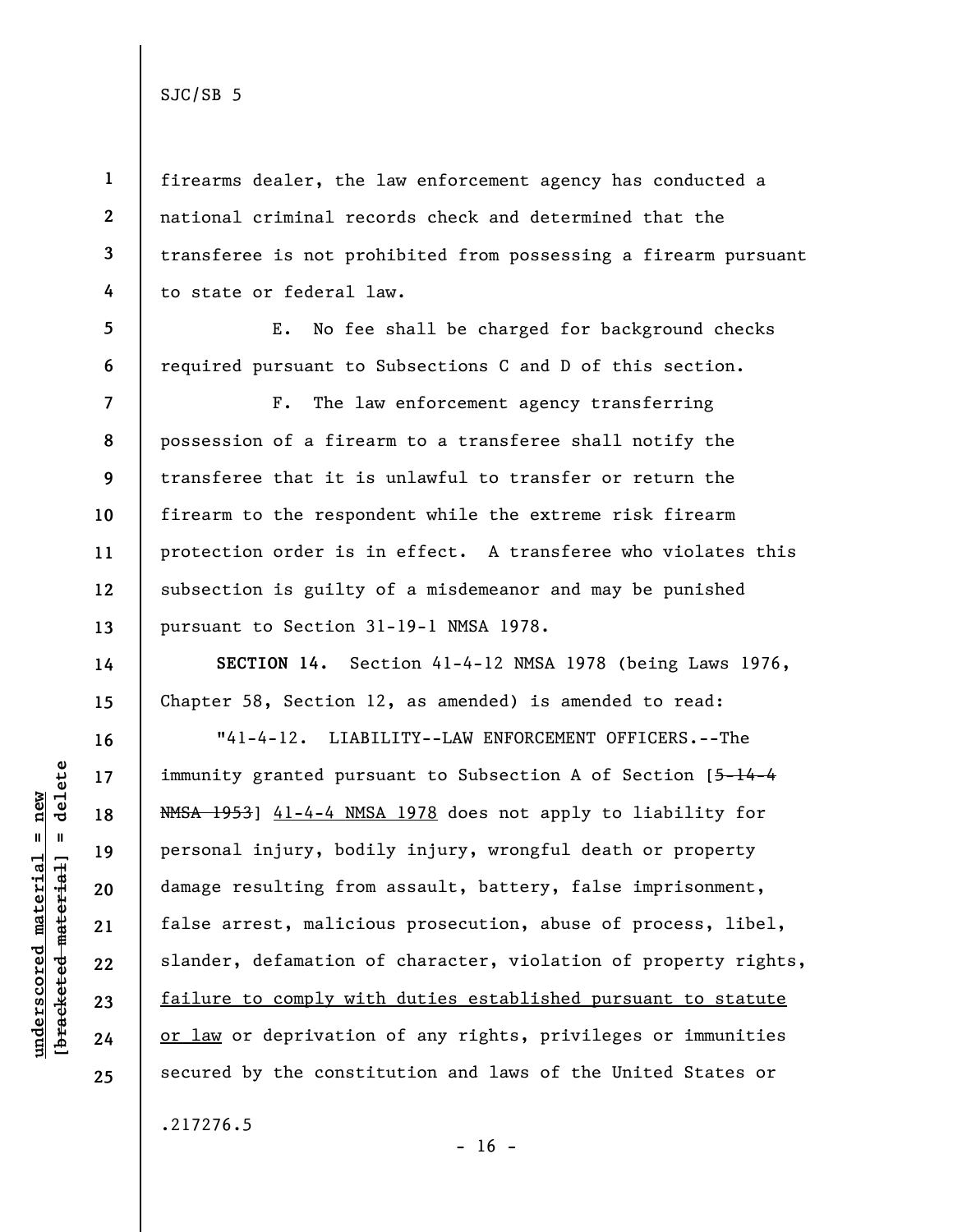**2 3 4 5 6 7**  within the scope of their duties. For purposes of this section, "law enforcement officer" means a public officer vested by law with the power to maintain order, to make arrests for crime or to detain persons suspected of committing a crime, whether that duty extends to all crimes or is limited to specific crimes."

New Mexico when caused by law enforcement officers while acting

**SECTION 15.** Section 41-4-19 NMSA 1978 (being Laws 1976, Chapter 58, Section 17, as amended) is amended to read: "41-4-19. MAXIMUM LIABILITY.--

A. Unless limited by Subsection B of this section, in any action for damages against a governmental entity or a public employee while acting within the scope of the employee's duties as provided in the Tort Claims Act, the liability shall not exceed:

(1) the sum of two hundred thousand dollars (\$200,000) for each legally described real property for damage to or destruction of that legally described real property arising out of a single occurrence;

(2) the sum of [three hundred thousand dollars (\$300,000)] one million dollars (\$1,000,000) for all past and future medical and medically related expenses arising out of a single occurrence; and

(3) the sum of [four hundred thousand dollars  $(1,000,000)$ ] one million dollars (\$1,000,000) to any person for .217276.5

 $b$ racketed material] = delete **[bracketed material] = delete**  $underscored material = new$ **underscored material = new**

**1** 

**8** 

**9** 

**10** 

**11** 

**12** 

**13** 

**14** 

**15** 

**16** 

**17** 

**18** 

**19** 

**20** 

**21** 

**22** 

**23** 

**24** 

**25** 

- 17 -